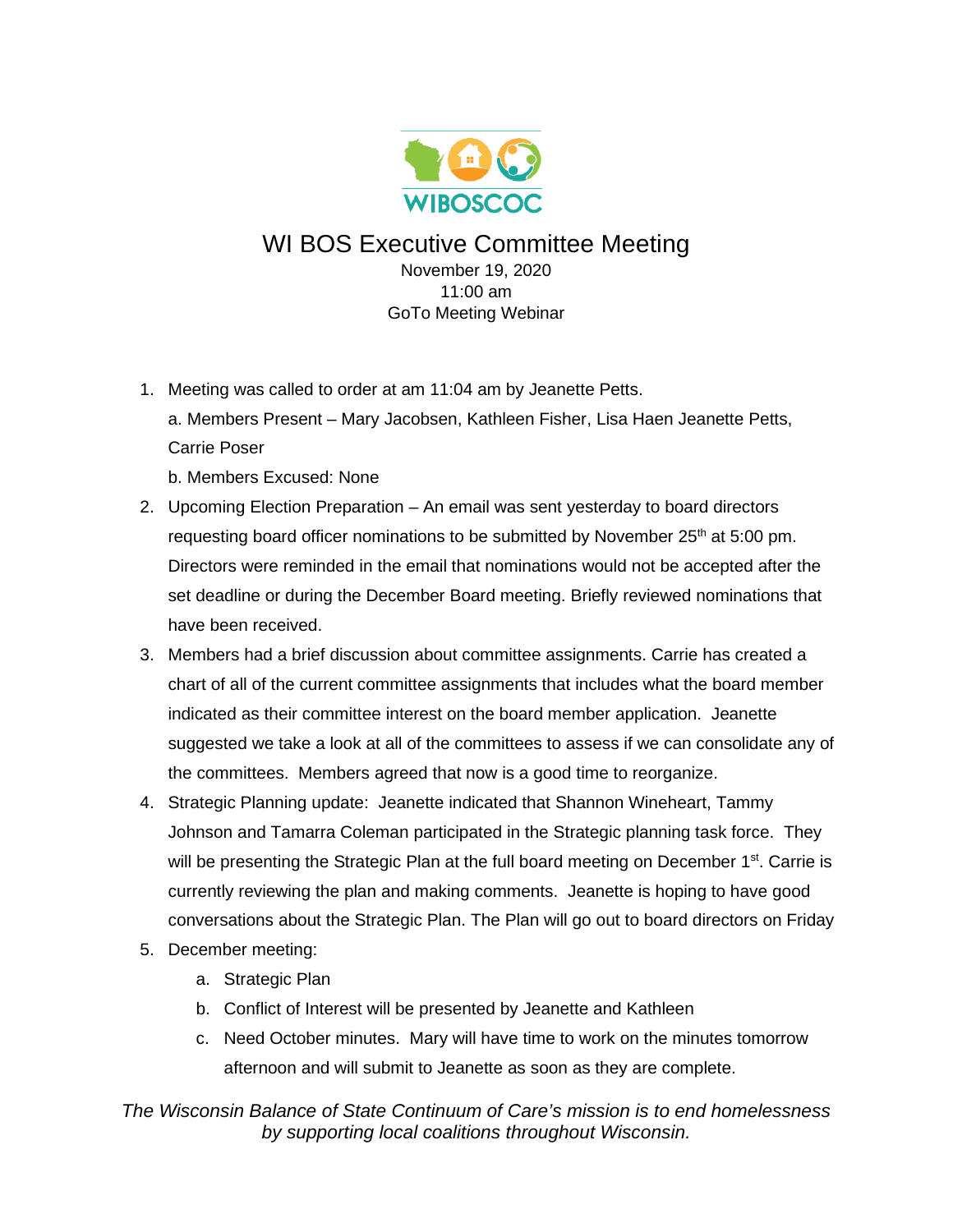- d. No Financial report
- e. Jeannette created a BOS Lived Experience Compensation Policy and would like to put that on the agenda for the December meeting.
- f.
- 6. Chair's Report Jeanette reported that she did not have a report. Members discussed highlights of the BOS business meeting.
- 7. Carrie Report
	- a. There are some issues with people not understanding rent reasonableness. BOS staff is working to clarify and assist people with learning the rent reasonableness process.
	- b. Several Coalitions have requested Carrie to present. There is a challenge with some small local coalitions not coordinating efforts and BOS staff are getting complaints from agencies in those coalitions that are not
	- c. DOC efforts with Coordinated Entry continues.
	- d. Carrie and Ryan met with the Medicaid Policy Analyst, Leah Ramirez yesterday to answer questions to assist with develop the Medicaid Waiver.
	- e. There are about 100 people registered for the Fair Housing Training next week.
	- f. Advocacy Carrie intends to work on a BOS Introduction letter for newly elected Assembly Reps and Senators and will send the letter to local coalitions in the next few weeks.
	- g. Working on what is money is left in the planning grant. Brief discussion about what to spend the money on – website update, board member binders, swag, board member name tags. Carrie will present the idea of spending money on a jacket with the BOS logo on it.
	- h. Planning for 2021 Trainings Trauma and Resilience and Motivational Interviewing that would be scheduled separate from the BOS Quarterly meeting and a fee would be charged so we can use the money generated from the trainings for the required planning grant match. Carrie is currently waiting for a quote from Audrey Elegbede for additional Diversity and Inclusion training for 2021.
	- i. RRH grant that is closing out. Good news is that Golden House contributed a ton more match towards the grant, so BOS does not have to generate match for that grant.

*The Wisconsin Balance of State Continuum of Care's mission is to end homelessness by supporting local coalitions throughout Wisconsin.*